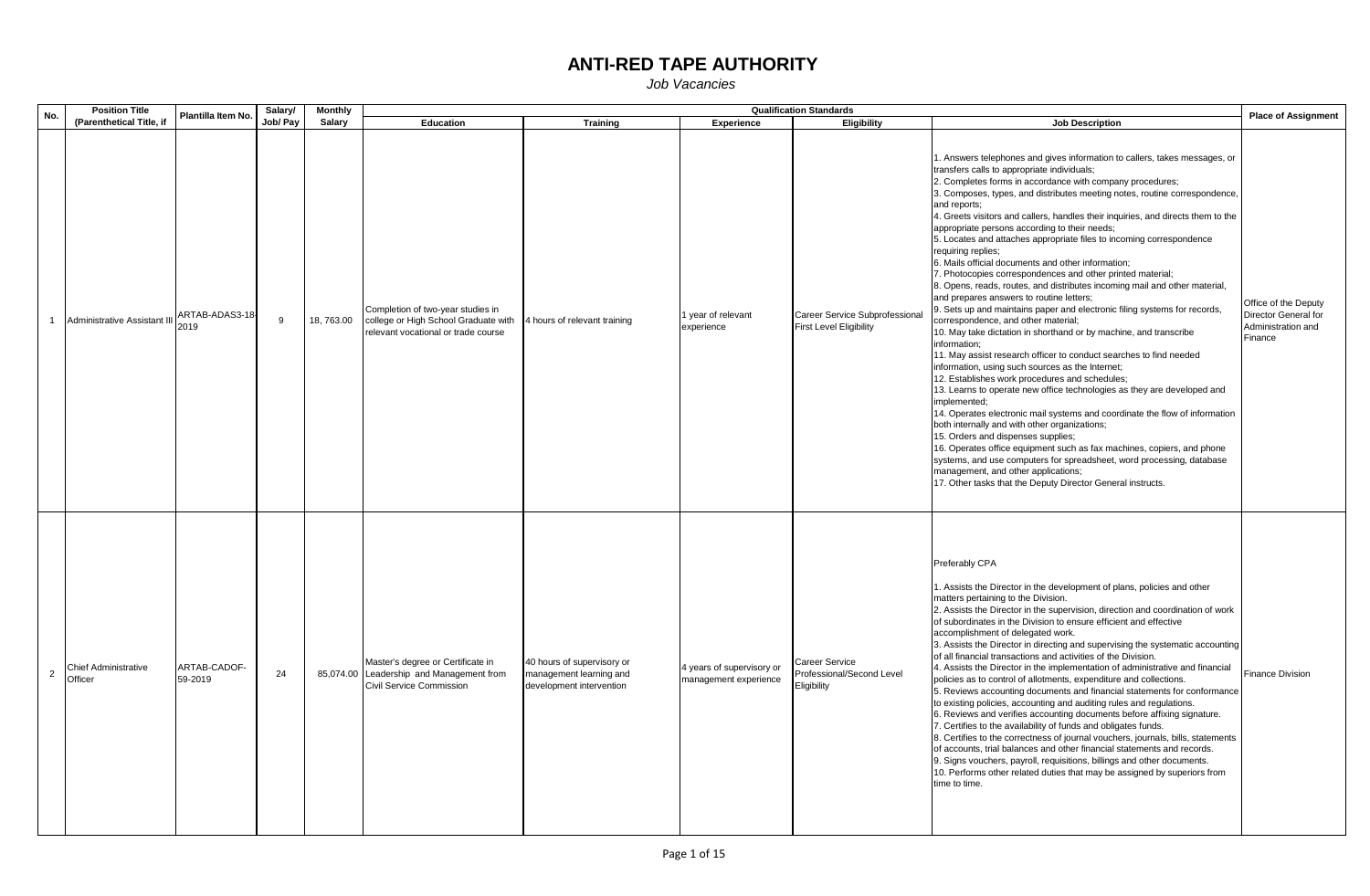| No.            | <b>Position Title</b>                              | Plantilla Item No.     | Salary/  | <b>Monthly</b> |                                                                                                                  |                               |                                   | <b>Qualification Standards</b>                                    |                                                                                                                                                                                                                                                                                                                                                                                                                                                                                                                                                                                                                                                                                                         | <b>Place of Assignment</b>          |
|----------------|----------------------------------------------------|------------------------|----------|----------------|------------------------------------------------------------------------------------------------------------------|-------------------------------|-----------------------------------|-------------------------------------------------------------------|---------------------------------------------------------------------------------------------------------------------------------------------------------------------------------------------------------------------------------------------------------------------------------------------------------------------------------------------------------------------------------------------------------------------------------------------------------------------------------------------------------------------------------------------------------------------------------------------------------------------------------------------------------------------------------------------------------|-------------------------------------|
|                | (Parenthetical Title, if                           |                        | Job/ Pav | Salary         | Education                                                                                                        | <b>Training</b>               | <b>Experience</b>                 | <b>Eligibility</b>                                                | <b>Job Description</b>                                                                                                                                                                                                                                                                                                                                                                                                                                                                                                                                                                                                                                                                                  |                                     |
|                | Supervising Administrative ARTAB-SADOF-<br>Officer | 51-2019                | 22       |                | 66,867.00 Bachelor's degree relevant to the job                                                                  | 16 hours of relevant training | 3 years of relevant<br>experience | <b>Career Service</b><br>Professional/Second Level<br>Eligibility | Preferably CPA<br>1. Assists the Director in the development of plans, policies and other<br>matters pertaining to the Division.<br>2. Assists the Director in directing and supervising the systematic accounting<br>of all financial transactions and activities of the Commission on Audit.<br>3. Supervises the implementation of administrative and financial policies as<br>to control of allotments and expenditures.<br>4. Reviews processed requisitions, vouchers, payroll and other documents<br>before signature of Assistant Division Chief/Division Chief.<br>5. Reviews billings to debtors.<br>6. Performs other related duties that may be assigned by superiors from<br>time to time. | <b>Finance Division</b>             |
| $\overline{4}$ | Accountant                                         | ARTAB-A1-4-2019        | 12       |                | Bachelor's degree in Commerce or<br>24,495.00 Business Administration major in<br>Accountancy                    | None required                 | None required                     | RA 1080                                                           | 1. Assists the superiors in the systematic accounting of all financial<br>transactions and activities of the Division.<br>2. Assists superiors in the implementation of administrative and financial<br>policies as to control of allotments and expenditures.<br>3. Assists in determining and preparation of statements of status of funds.<br>4. Assists in the preparation of the accomplishment and/or progress report of Finance Division<br>the Division.<br>5. Assists in the processes and pre-audits requisitions/claims.<br>6. Assists in the preparation of bills to debtors.<br>7. Performs other related duties that may be assigned by superiors from<br>time to time.                   |                                     |
|                | 5 Administrative Assistant III                     | ARTAB-ADAS3-14<br>2019 | -9       | 18,763.00      | Completion of two-year studies in<br>college or High School Graduate with<br>relevant vocational or trade course | 4 hours of relevant training  | 1 year of relevant<br>experience  | Career Service Subprofessional<br><b>First Level Eligibility</b>  | 1. Transcribes and types letters, report, memoranda and other<br>correspondences.<br>2. Prepares and answers simple and routine office correspondences for<br>approval and signature of superiors.<br>3. Receives, routes, files and/or transmits confidential and other<br>correspondence, circular, reports and documents.<br>4. Receives and/or places telephone calls and messages and/or refers to<br>other offices.<br>5. Maintains efficient filing system for letters, reports, records, circulars and<br>office memoranda.<br>6. Performs such other functions as may be assigned from time to time.                                                                                           | <b>Better Requlations</b><br>Office |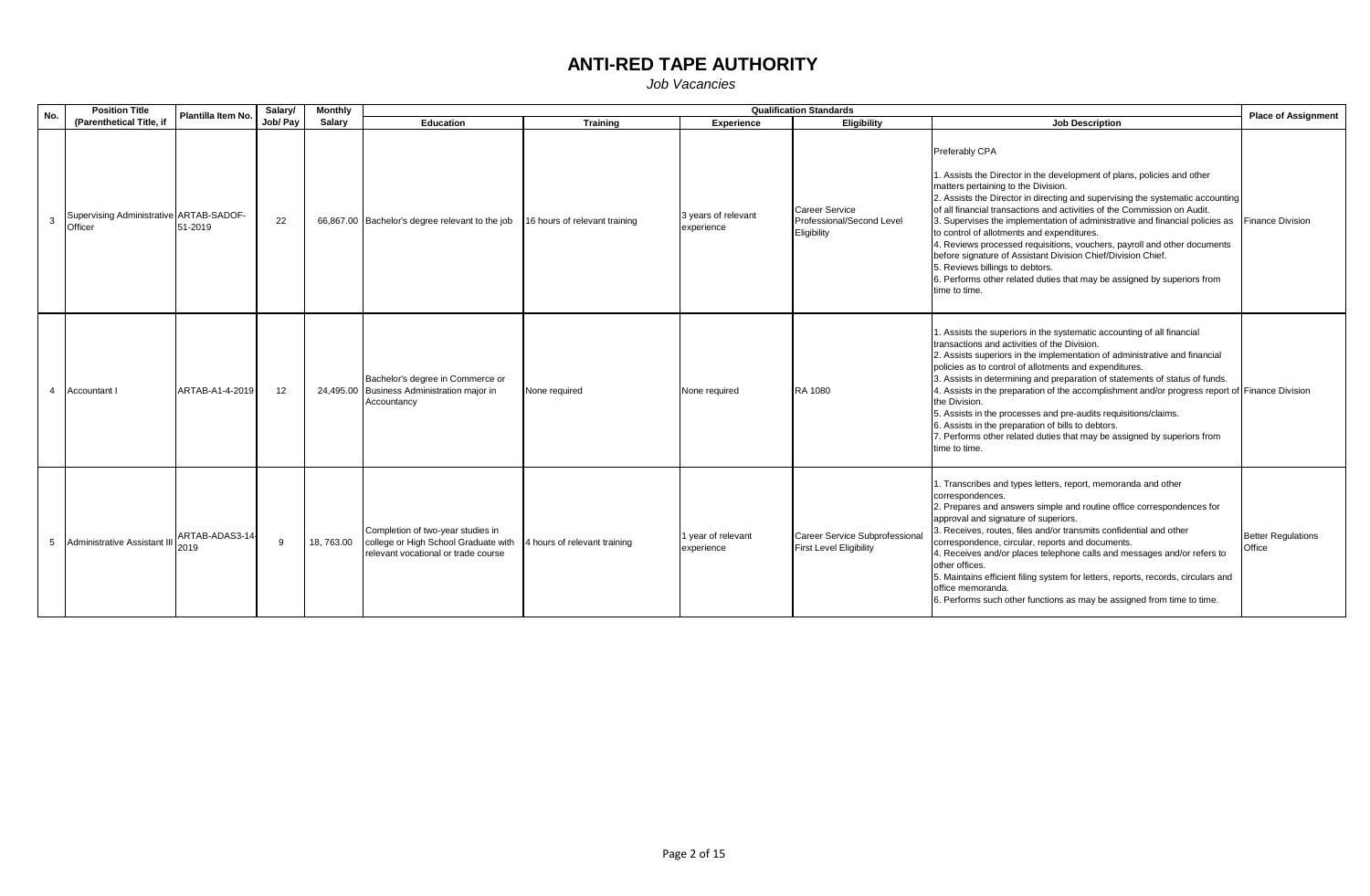| No.            | <b>Position Title</b>              | Plantilla Item No.     | Salary/  | <b>Monthly</b> |                                                                                                           |                                                                                   |                                                    | <b>Qualification Standards</b>                             |                                                                                                                                                                                                                                                                                                                                                                                                                                                                                                                                                                                                                                                                                                                                                                                                                                                                                                                                                                                                                                                                                                                                                                                                                                                                                                                                                                                                                                                   | <b>Place of Assignment</b>                            |
|----------------|------------------------------------|------------------------|----------|----------------|-----------------------------------------------------------------------------------------------------------|-----------------------------------------------------------------------------------|----------------------------------------------------|------------------------------------------------------------|---------------------------------------------------------------------------------------------------------------------------------------------------------------------------------------------------------------------------------------------------------------------------------------------------------------------------------------------------------------------------------------------------------------------------------------------------------------------------------------------------------------------------------------------------------------------------------------------------------------------------------------------------------------------------------------------------------------------------------------------------------------------------------------------------------------------------------------------------------------------------------------------------------------------------------------------------------------------------------------------------------------------------------------------------------------------------------------------------------------------------------------------------------------------------------------------------------------------------------------------------------------------------------------------------------------------------------------------------------------------------------------------------------------------------------------------------|-------------------------------------------------------|
|                | (Parenthetical Title, if           |                        | Job/ Pay | Salary         | Education                                                                                                 | <b>Training</b>                                                                   | <b>Experience</b>                                  | Eligibility                                                | <b>Job Description</b>                                                                                                                                                                                                                                                                                                                                                                                                                                                                                                                                                                                                                                                                                                                                                                                                                                                                                                                                                                                                                                                                                                                                                                                                                                                                                                                                                                                                                            |                                                       |
| 6              | Project Development<br>Officer V   | ARTAB-PDO5-47-<br>2019 | 24       |                | Master's degree or Certificate in<br>85,074.00 Leadership and Management from<br>Civil Service Commission | 40 hours of supervisory or<br>management learning and<br>development intervention | 4 years of supervisory or<br>management experience | Career Service<br>Professional/Second Level<br>Eligibility | . Directly report to the Director - Better Regulations Office.<br>2. When assigned, represent the Director and lead meetings, technical<br>working groups, and other forums regarding the projects of the Division.<br>3. Assist the Director in the management, tasking, monitoring, of the projects<br>of the Division.<br>4. Ensure the continuous and efficient operation of the Division.<br>5. Lead and oversee the preparation of operational and financial plans for<br>the conceptualization and implementation of Divisional Programs and<br>Projects<br>6. Lead and initiate the design and development of capacity building<br>programs related to regulatory management systems<br>7. Lead and guide the Division in the formulation and dissemination of<br>guidelines and manuals relative to the establishment of the regulatory<br>management system<br>8. Lead in the conduct of research or studies on regulatory management<br>systems, good regulatory practices, and regulatory tools<br>9. Oversee and review the preparation of periodic reports as may be<br>requires<br>10. Oversee and review the technical output of staff prior to submission<br>11. Represent the Authority in interagency meetings as needed<br>12. Secure and observe confidentiality on sensitive issues, information,<br>documents, and materials relative to the programs and projects of ARTA,<br>until clearance is given for its public use | <b>Regulatory Management</b><br>and Training Division |
| $\overline{7}$ | Project Development<br>Officer III | ARTAB-PDO3-45-<br>2019 | 18       |                | 42,159.00 Bachelor's degree relevant to the job                                                           | 8 hours of relevant training                                                      | 2 years of relevant<br>experience                  | Career Service<br>Professional/Second Level<br>Eligibility | 1. Assist the Division in research, coordination with stakeholders and other<br>government agencies, setting of meetings, development of policies and<br>strategies, etc.<br>2. Act as Program Officer for the design and development of capacity<br>building programs related to regulatory management systems<br>3. Act as Program Officer in the formulation and dissemination of guidelines<br>and manuals relative to the establishment of the regulatory management<br>system<br>4. Coordinate the conduct of regulatory management training programs for<br>National Government Agencies and Local Government Units;<br>5. Provide research on regulatory management systems, good regulatory<br>practices, and regulatory tools<br>6. Prepare periodic reports and other technical papers as may be required<br>7. Organize interagency meetings as needed<br>8. Monitor trends and policy initiatives across national and local<br>governments relative to ease of doing business, regulatory management,<br>and ARTA functions.<br>9. Secure and observe confidentiality on sensitive issues, information,<br>documents, and materials relative to the programs and projects of ARTA,<br>until clearance is given for its public use<br>10. Any other duties as may be directed by the Director General, Deputy<br>Director General for Operations, and the Director for Better Regulations<br>Office.                                  | Regulatory Management<br>and Training Division        |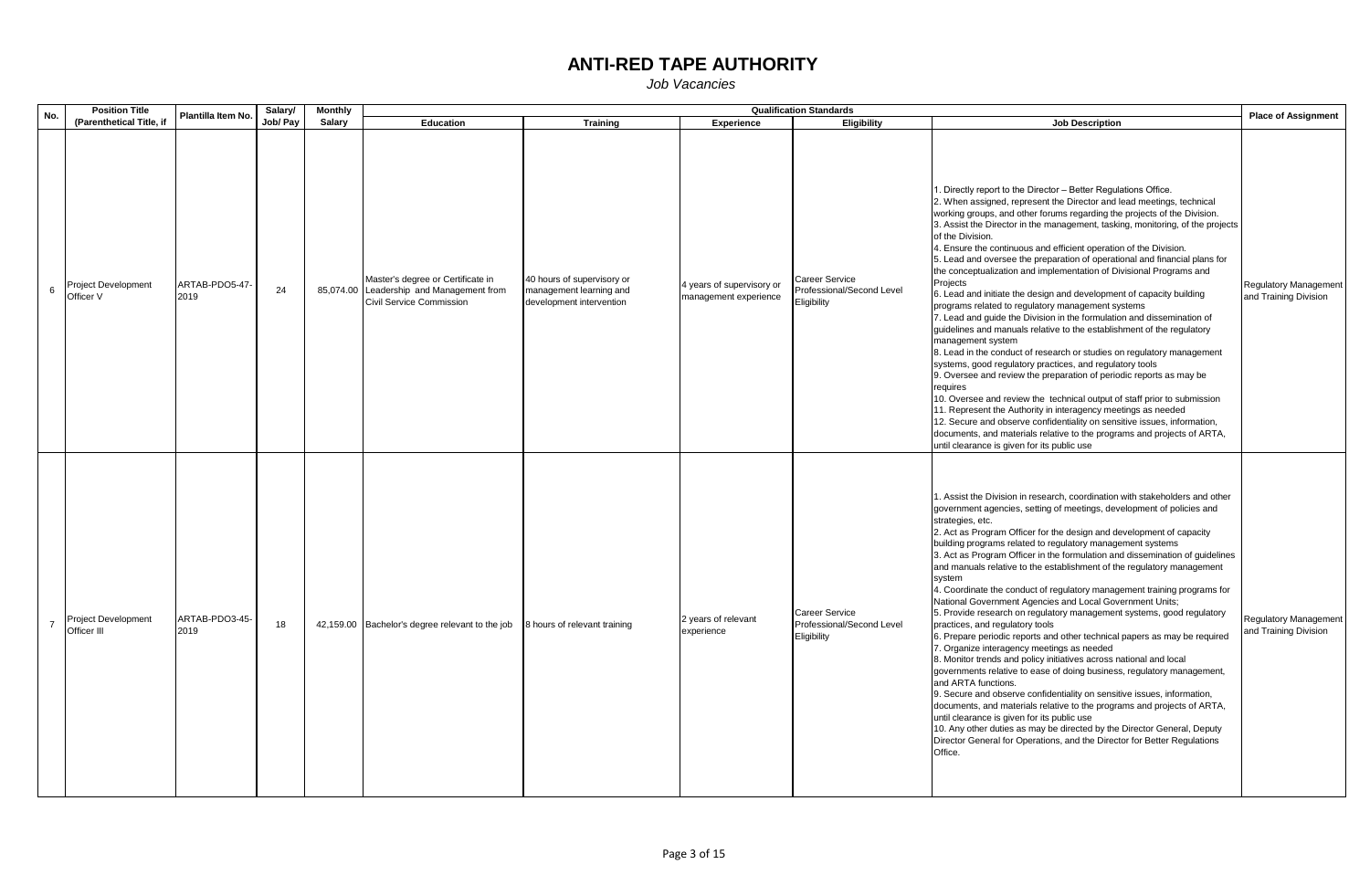| No. | <b>Position Title</b>                     | Plantilla Item No.     | Salary/  | <b>Monthly</b> |                                                                                                           |                                                                                   |                                                    | <b>Qualification Standards</b>                                    |                                                                                                                                                                                                                                                                                                                                                                                                                                                                                                                                                                                                                                                                                                                                                                                                                                                                                                                                                                                                                                                                                                                                                                                                                                                                                                                                                                                                                                                                                                                             | <b>Place of Assignment</b>              |
|-----|-------------------------------------------|------------------------|----------|----------------|-----------------------------------------------------------------------------------------------------------|-----------------------------------------------------------------------------------|----------------------------------------------------|-------------------------------------------------------------------|-----------------------------------------------------------------------------------------------------------------------------------------------------------------------------------------------------------------------------------------------------------------------------------------------------------------------------------------------------------------------------------------------------------------------------------------------------------------------------------------------------------------------------------------------------------------------------------------------------------------------------------------------------------------------------------------------------------------------------------------------------------------------------------------------------------------------------------------------------------------------------------------------------------------------------------------------------------------------------------------------------------------------------------------------------------------------------------------------------------------------------------------------------------------------------------------------------------------------------------------------------------------------------------------------------------------------------------------------------------------------------------------------------------------------------------------------------------------------------------------------------------------------------|-----------------------------------------|
|     | (Parenthetical Title, if                  |                        | Job/ Pay | Salary         | <b>Education</b>                                                                                          | Training                                                                          | Experience                                         | <b>Eligibility</b>                                                | <b>Job Description</b>                                                                                                                                                                                                                                                                                                                                                                                                                                                                                                                                                                                                                                                                                                                                                                                                                                                                                                                                                                                                                                                                                                                                                                                                                                                                                                                                                                                                                                                                                                      |                                         |
| 8   | <b>Project Development</b><br>Officer V   | ARTAB-PDO5-46-<br>2019 | 24       |                | Master's degree or Certificate in<br>85,074.00 Leadership and Management from<br>Civil Service Commission | 40 hours of supervisory or<br>management learning and<br>development intervention | 4 years of supervisory or<br>management experience | Career Service<br>Professional/Second Level<br>Eligibility        | . Directly report to the Director - Better Regulations Office.<br>2. When assigned, represent the Director and lead meetings, technical<br>working groups, and other forums regarding the projects of the Division.<br>3. Assist the Director in the management, tasking, monitoring, of the projects<br>of the Division.<br>4. Ensure the continuous and efficient operation of the Division.<br>5. Lead in the overall coordination of the Doing Business activities to<br>achieve sustainable enabling environment in the division<br>6. Oversee the project officers and their respective deliverables and<br>timelines<br>7. Ensure optimal allocation of the division's resources<br>8. Conduct regular monitoring of the existing programs and initiatives<br>9. Review technical output of staff prior to submission to the Director<br>10. Review concept notes, position papers, evaluation and<br>recommendations, letters and correspondences within and outside the<br>Authority<br>11. Lead in the formulation, implementation, and monitoring of projects and<br>policies of assigned 12. Doing Business indicator/s and other<br>competitiveness reports<br>13. Explore new ideas, concepts, approaches methodologies, and<br>alternatives to improve the country's competitiveness rankings<br>14. Represent the Authority interagency meetings as needed.<br>15. Ensure timely submission of reports and other requirements<br>16. Performs such other functions as may be assigned from time to<br>time. | Doing Business Division                 |
| 9   | <b>Project Development</b><br>Officer III | ARTAB-PDO3-43-<br>2019 | 18       |                | 42,159.00 Bachelor's degree relevant to the job                                                           | 8 hours of relevant training                                                      | 2 years of relevant<br>experience                  | <b>Career Service</b><br>Professional/Second Level<br>Eligibility | 1. Assist the Division in research, coordination with stakeholders and other<br>government agencies, setting of meetings, development of policies and<br>strategies, etc.<br>2. Assist in the coordination of the assigned programs, projects and activities<br>(PAPs) relative to functions of the Better Regulations Office - Sectoral<br>Division and perform necessary administrative, technical, and/or operational<br>activities;<br>3. Maintain liaison with public and private stakeholders for the coordination<br>of the various PAPs of the Division;<br>4. Monitor trends and policy initiatives across national and local<br>governments pertinent to regulatory reform;<br>5. Review submitted preliminary impact statements, regulatory impact<br>statements and provide decision-oriented information and recommendations<br>thereon;<br>6. Conduct policy reviews relevant to existing regulations initiated or referred<br>to the Authority;<br>7. Contribute to the preparation of opinions on legislative agenda forwarded<br>to the Authority;<br>8. Undertakes or assists in the conduct of required studies and specialized<br>researches pertaining to the work of the division/sector;<br>9. Performs other related duties as maybe assigned by immediate<br>supervisors.                                                                                                                                                                                                                          | <b>Better Regulations</b><br>Division A |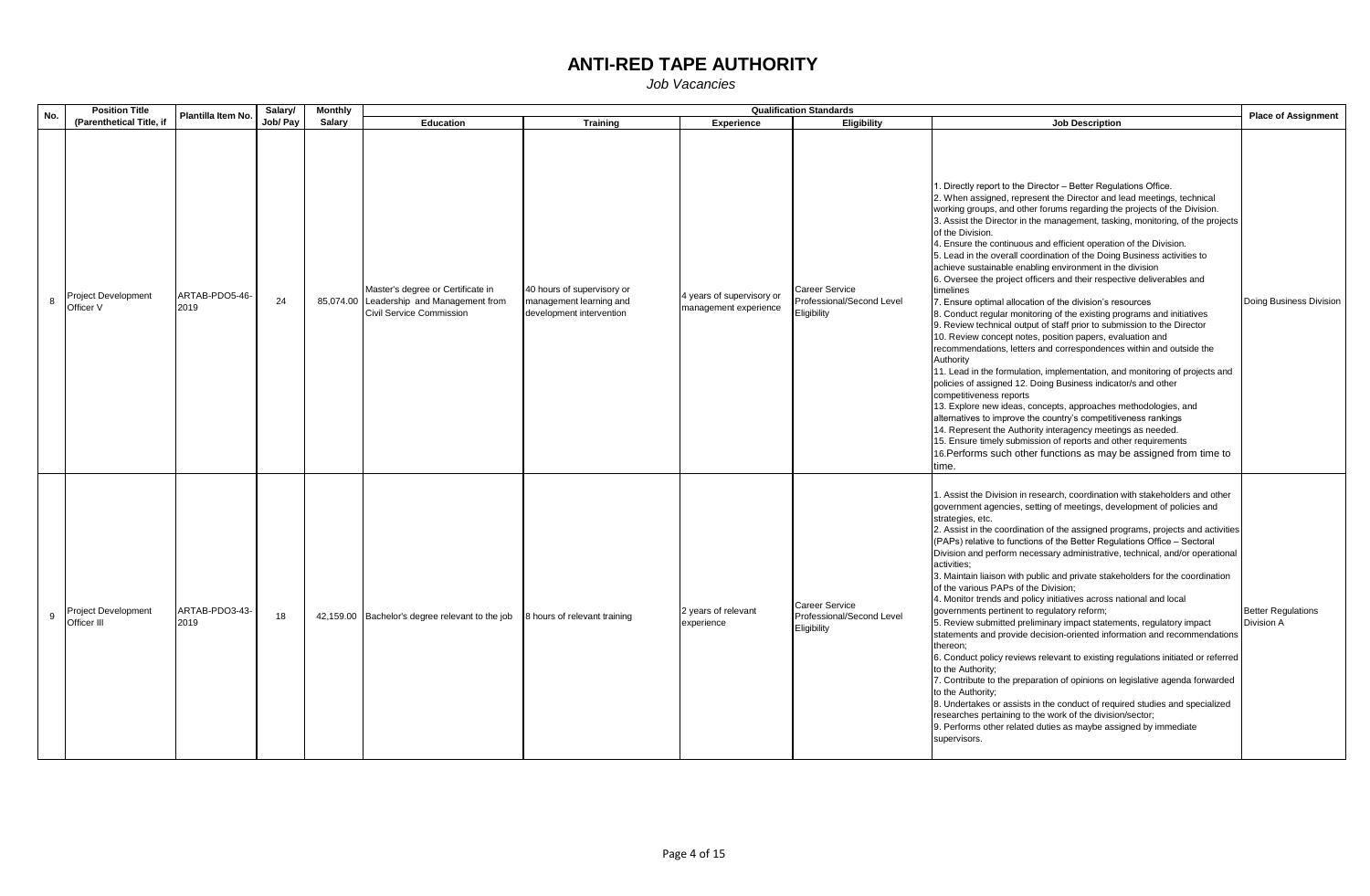| No.  | <b>Position Title</b>                     | Plantilla Item No.     | Salary/  | <b>Monthly</b> |                                                 |                               |                                   | <b>Qualification Standards</b>                                    |                                                                                                                                                                                                                                                                                                                                                                                                                                                                                                                                                                                                                                                                                                                                                                                                                                                                                                                                                                                                                                                                                                                                                                                                                                                                                                    | <b>Place of Assignment</b>                              |
|------|-------------------------------------------|------------------------|----------|----------------|-------------------------------------------------|-------------------------------|-----------------------------------|-------------------------------------------------------------------|----------------------------------------------------------------------------------------------------------------------------------------------------------------------------------------------------------------------------------------------------------------------------------------------------------------------------------------------------------------------------------------------------------------------------------------------------------------------------------------------------------------------------------------------------------------------------------------------------------------------------------------------------------------------------------------------------------------------------------------------------------------------------------------------------------------------------------------------------------------------------------------------------------------------------------------------------------------------------------------------------------------------------------------------------------------------------------------------------------------------------------------------------------------------------------------------------------------------------------------------------------------------------------------------------|---------------------------------------------------------|
|      | (Parenthetical Title, if                  |                        | Job/ Pay | Salary         | <b>Education</b>                                | <b>Training</b>               | <b>Experience</b>                 | Eligibility                                                       | <b>Job Description</b>                                                                                                                                                                                                                                                                                                                                                                                                                                                                                                                                                                                                                                                                                                                                                                                                                                                                                                                                                                                                                                                                                                                                                                                                                                                                             |                                                         |
| $10$ | <b>Project Development</b><br>Officer III | ARTAB-PDO3-42-<br>2019 | 18       |                | 42,159.00 Bachelor's degree relevant to the job | 8 hours of relevant training  | 2 years of relevant<br>experience | Career Service<br>Professional/Second Level<br>Eligibility        | 1. Assist the Division in research, coordination with stakeholders and other<br>government agencies, setting of meetings, development of policies and<br>strategies, etc.<br>2. Assist in the coordination of the assigned programs, projects and activities<br>(PAPs) relative to functions of the Better Regulations Office - Sectoral<br>Division and perform necessary administrative, technical, and/or operational<br>activities:<br>3. Maintain liaison with public and private stakeholders for the coordination<br>of the various PAPs of the Division;<br>4. Monitor trends and policy initiatives across national and local<br>governments pertinent to regulatory reform;<br>5. Review submitted preliminary impact statements, regulatory impact<br>statements and provide decision-oriented information and recommendations<br>thereon;<br>6. Conduct policy reviews relevant to existing regulations initiated or referred<br>to the Authority;<br>7. Contribute to the preparation of opinions on legislative agenda forwarded<br>to the Authority;<br>8. Undertakes or assists in the conduct of required studies and specialized<br>researches pertaining to the work of the division/sector;<br>9. Performs other related duties as maybe assigned by immediate<br>supervisors. | <b>Better Requlations</b><br>Division B                 |
| 11   | <b>Project Development</b><br>Officer IV  | ARTAB-PDO4-40-<br>2019 | 22       |                | 66,867.00 Bachelor's degree relevant to the job | 16 hours of relevant training | 3 years of relevant<br>experience | <b>Career Service</b><br>Professional/Second Level<br>Eligibility | 1. Assist the Division Chief in the conceptualization of Divisional programs<br>and projects<br>2. Assist or Act in the capacity (in the absence) of the Division Chief in<br>monitoring the daily operations of the Division<br>3. Provide technical support to the implementation of RA11032<br>4. Prepare/Review technical output of staff prior to submission<br>5. Prepare / Review concept notes, position papers, evaluation and<br>recommendations, letters and correspondences within and outside the<br>Authority<br>6. Lead in the conduct study / research as needed<br>7. Act as Project Development Officer for the implementation of the<br>Authority's identified programs/projects<br>8. Conduct / Represent the Authority on interagency meetings<br>9. Ensure timely submission of reports and other requirements 10.<br>Performs such other functions as may be assigned from time to time.                                                                                                                                                                                                                                                                                                                                                                                    | Compliance Monitoring<br>and Evaluation Division        |
| 12   | Project Development<br>Officer I          | ARTAB-PDO1-26-<br>2019 | 11       |                | 22,316.00 Bachelor's degree relevant to the job | None required                 | None required                     | <b>Career Service</b><br>Professional/Second Level<br>Eligibility | 1. Provide technical support to the implementation of RA11032<br>2. Assist in the preparation of initial drafts on concept notes, position papers,<br>evaluation and recommendations, letters and correspondences within and<br>outside the Authority<br>3. Assist in the conduct study / research (desk or field) as mandated<br>4. Assist the Project Development Officers in the implementation of the<br>Authority's identified programs/projects<br>5. Assist in monitoring the compliance activities of the division.<br>6. Assist in the Organization of interagency meetings<br>7. Ensure timely submission of reports and other requirements<br>Performs such other functions as may be assigned from time to time.                                                                                                                                                                                                                                                                                                                                                                                                                                                                                                                                                                       | <b>Compliance Monitoring</b><br>and Evaluation Division |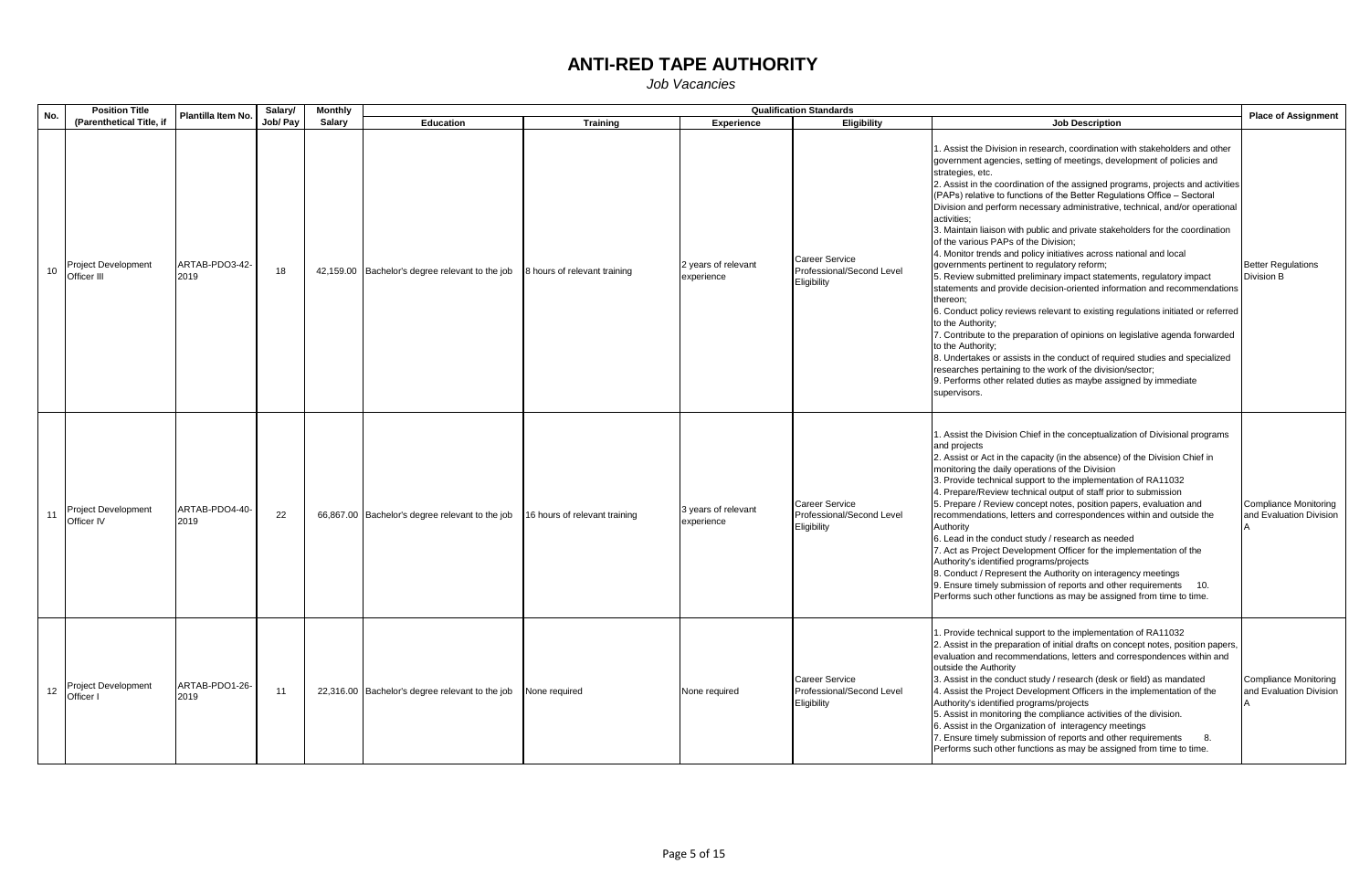| No. | <b>Position Title</b>                     | Plantilla Item No.     | Salary/  | <b>Monthly</b> |                                                 |                              |                                   | <b>Qualification Standards</b>                                    |                                                                                                                                                                                                                                                                                                                                                                                                                                                                                                                                                                                                                                                                                                                                | <b>Place of Assignment</b>                              |
|-----|-------------------------------------------|------------------------|----------|----------------|-------------------------------------------------|------------------------------|-----------------------------------|-------------------------------------------------------------------|--------------------------------------------------------------------------------------------------------------------------------------------------------------------------------------------------------------------------------------------------------------------------------------------------------------------------------------------------------------------------------------------------------------------------------------------------------------------------------------------------------------------------------------------------------------------------------------------------------------------------------------------------------------------------------------------------------------------------------|---------------------------------------------------------|
|     | (Parenthetical Title, if                  |                        | Job/ Pay | Salary         | <b>Education</b>                                | <b>Training</b>              | <b>Experience</b>                 | Eligibility                                                       | <b>Job Description</b>                                                                                                                                                                                                                                                                                                                                                                                                                                                                                                                                                                                                                                                                                                         |                                                         |
| 13  | <b>Project Development</b><br>Officer III | ARTAB-PDO3-38-<br>2019 | 18       |                | 42,159.00 Bachelor's degree relevant to the job | 8 hours of relevant training | 2 years of relevant<br>experience | Career Service<br>Professional/Second Level<br>Eligibility        | Provide technical support to the implementation of RA11032<br>2. Prepare concept notes, position papers, evaluation and<br>recommendations, letters and correspondences within and outside the<br>Authority<br>3. Conduct study / research (desk or field) as mandated<br>4. Act as Project Development Officer for the implementation of the<br>Authority's identified programs/projects<br>5. Monitor compliance and provide technical assistance on assigned<br>agencies.<br>6. Organize / Represent the Authority on interagency meetings<br>7. Ensure timely submission of reports and other requirements<br>8. Performs such other functions as may be assigned from time to time.                                       | Compliance Monitoring<br>and Evaluation Division        |
| 14  | <b>Project Development</b><br>Officer II  | ARTAB-PDO2-24-<br>2019 | 15       |                | 32,053.00 Bachelor's degree relevant to the job | 4 hours of relevant training | 1 year of relevant<br>experience  | Career Service<br>Professional/Second Level<br>Eligibility        | . Provide technical support to the implementation of RA11032<br>2. Prepare initial drafts on concept notes, position papers, evaluation and<br>recommendations, letters and correspondences within and outside the<br>Authority<br>3. Conduct study / research (desk or field) as mandated<br>4. Assist the Project Development Officer for the implementation of the<br>Authority's identified programs/projects<br>5. Monitor compliance and provide technical assistance on assigned<br>agencies.<br>6. Assist in the Organization of interagency meetings<br>7. Ensure timely submission of reports and other requirements<br>8. Performs such other functions as may be assigned from time to time.                       | <b>Compliance Monitoring</b><br>and Evaluation Division |
| 15  | Project Development<br>Officer I          | ARTAB-PDO1-24-<br>2019 | 11       |                | 22,316.00 Bachelor's degree relevant to the job | None required                | None required                     | <b>Career Service</b><br>Professional/Second Level<br>Eligibility | . Provide technical support to the implementation of RA11032<br>2. Assist in the preparation of initial drafts on concept notes, position papers,<br>evaluation and recommendations, letters and correspondences within and<br>outside the Authority<br>3. Assist in the conduct study / research (desk or field) as mandated<br>4. Assist the Project Development Officers in the implementation of the<br>Authority's identified programs/projects<br>5. Assist in monitoring the compliance activities of the division.<br>6. Assist in the Organization of interagency meetings<br>7. Ensure timely submission of reports and other requirements<br>8. Performs such other functions as may be assigned from time to time. | <b>Compliance Monitoring</b><br>and Evaluation Division |
| 16  | Project Development<br>Officer I          | ARTAB-PDO1-22-<br>2019 | 11       |                | 22,316.00 Bachelor's degree relevant to the job | None required                | None required                     | Career Service<br>Professional/Second Level<br>Eligibility        | . Provide technical support to the implementation of RA11032<br>2. Assist in the preparation of initial drafts on concept notes, position papers,<br>evaluation and recommendations, letters and correspondences within and<br>outside the Authority<br>3. Assist in the conduct study / research (desk or field) as mandated<br>4. Assist the Project Development Officers in the implementation of the<br>Authority's identified programs/projects<br>5. Assist in monitoring the compliance activities of the division.<br>6. Assist in the Organization of interagency meetings<br>7. Ensure timely submission of reports and other requirements<br>8. Performs such other functions as may be assigned from time to time. | <b>Compliance Monitoring</b><br>and Evaluation Division |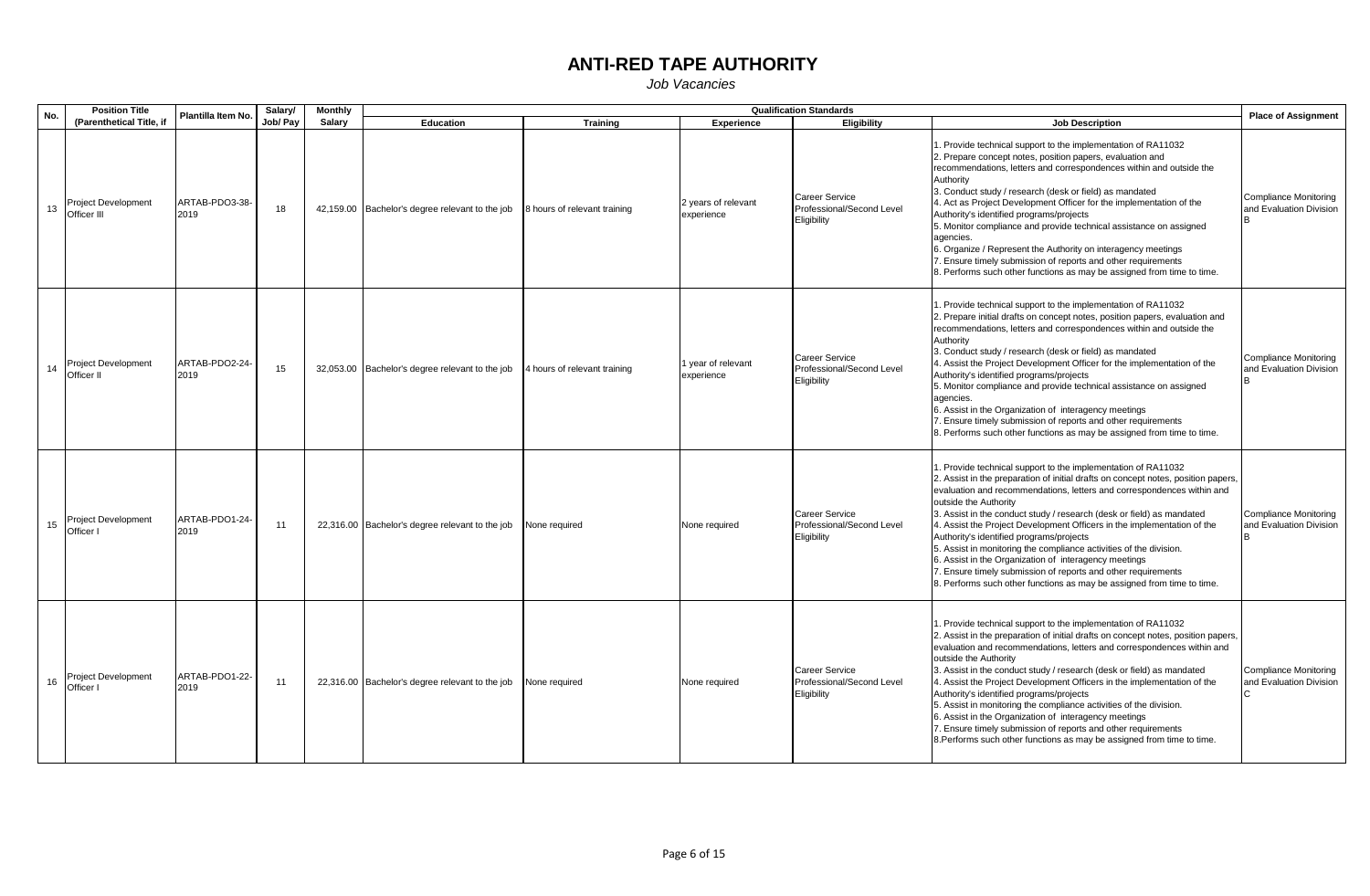| No. | <b>Position Title</b>                     | Plantilla Item No.     | Salary/  | <b>Monthly</b> |                                                                                                           |                                                                                   |                                                    | <b>Qualification Standards</b>                                    |                                                                                                                                                                                                                                                                                                                                                                                                                                                                                                                                                                                                                                                                                                                                                                                                                                                                                                                                                                                                                                                                                                                                                                                                                                                                                                                                                                                                                                                                                                                                                                                                                                                                                                                                                                                                                                                                                                                                                                                                                                                                                                                                                                                                | <b>Place of Assignment</b>                              |
|-----|-------------------------------------------|------------------------|----------|----------------|-----------------------------------------------------------------------------------------------------------|-----------------------------------------------------------------------------------|----------------------------------------------------|-------------------------------------------------------------------|------------------------------------------------------------------------------------------------------------------------------------------------------------------------------------------------------------------------------------------------------------------------------------------------------------------------------------------------------------------------------------------------------------------------------------------------------------------------------------------------------------------------------------------------------------------------------------------------------------------------------------------------------------------------------------------------------------------------------------------------------------------------------------------------------------------------------------------------------------------------------------------------------------------------------------------------------------------------------------------------------------------------------------------------------------------------------------------------------------------------------------------------------------------------------------------------------------------------------------------------------------------------------------------------------------------------------------------------------------------------------------------------------------------------------------------------------------------------------------------------------------------------------------------------------------------------------------------------------------------------------------------------------------------------------------------------------------------------------------------------------------------------------------------------------------------------------------------------------------------------------------------------------------------------------------------------------------------------------------------------------------------------------------------------------------------------------------------------------------------------------------------------------------------------------------------------|---------------------------------------------------------|
|     | (Parenthetical Title, if                  |                        | Job/ Pay | Salary         | <b>Education</b>                                                                                          | <b>Training</b>                                                                   | Experience                                         | <b>Eligibility</b>                                                | <b>Job Description</b>                                                                                                                                                                                                                                                                                                                                                                                                                                                                                                                                                                                                                                                                                                                                                                                                                                                                                                                                                                                                                                                                                                                                                                                                                                                                                                                                                                                                                                                                                                                                                                                                                                                                                                                                                                                                                                                                                                                                                                                                                                                                                                                                                                         |                                                         |
| 17  | <b>Project Development</b><br>Officer III | ARTAB-PDO3-36-<br>2019 | 18       |                | 42,159.00 Bachelor's degree relevant to the job                                                           | 8 hours of relevant training                                                      | 2 years of relevant<br>experience                  | <b>Career Service</b><br>Professional/Second Level<br>Eligibility | 1. Provide technical support to the implementation of RA11032<br>2. Prepare concept notes, position papers, evaluation and<br>recommendations, letters and correspondences within and outside the<br>Authority<br>3. Conduct study / research (desk or field) as mandated<br>4. Act as Project Development Officer for the implementation of the<br>Authority's identified programs/projects<br>5. Monitor compliance and provide technical assistance on assigned<br>agencies.<br>6. Organize / Represent the Authority on interagency meetings<br>. Ensure timely submission of reports and other requirements<br>8. Performs such other functions as may be assigned from time to time.                                                                                                                                                                                                                                                                                                                                                                                                                                                                                                                                                                                                                                                                                                                                                                                                                                                                                                                                                                                                                                                                                                                                                                                                                                                                                                                                                                                                                                                                                                     | <b>Compliance Monitoring</b><br>and Evaluation Division |
|     | 18 Special Investigator V                 | ARTAB-SPI5-44-<br>2019 | 24       |                | Master's degree or Certificate in<br>85,074.00 Leadership and Management from<br>Civil Service Commission | 40 hours of supervisory or<br>management learning and<br>development intervention | 4 years of supervisory or<br>management experience | Career Service<br>Professional/Second Level<br>Eligibility        | Assigns to the opecial investigators the conduct of investigation t<br>qathering<br>of information in relation to the complaints endorsed to the Investigation and<br><b>Enforcement Division;</b><br>2. Directly receives confidential information, reports, or complaints from the<br>Director General, the Deputy Director Generals, and/or the Director IV of the<br>IELO for the appropriate conduct of investigation;<br>3. Directly submits reports or updates of confidential complaints to the<br><b>Director</b><br>General, the Deputy Director Generals, and/or the Director IV of the IELO;<br>4. Manages and supervises the conduct of investigations and/or gathering of<br>information pertinent to a complaints referred to the Investigation and<br>Enforcement Division;<br>5. Conducts special investigations specifically assigned by the Director<br>General.<br>the Deputy Director Generals, and/or the Director IV of the IELO;<br>6. Reviews the Fact-Finding or Investigation Reports submitted by the<br>Special<br>Investigator IV, III, and II and approves the report to be submitted to the<br>Director<br>General, the Deputy Director Generals, and/or the Director IV of the IELO;<br>7. Monitors and supervises the performance of the tasks of the IED<br>employees;<br>8. Coordinates with the other divisions of the Authority on matters pertinent<br>the gathering of information or data in view of a complaint or concern;<br>9. Assists the lawyers in preparing the pieces of evidence to be used in the<br>filing<br>and prosecution of cases;<br>10. Manages and supervises the organization, preparation, planning and<br>implementation of entrapment operations approved by the Director General,<br>the<br>Deputy Director Generals, and/or the Director IV of the IELO, and coordinate<br>with the other departments or agencies of the National Government, if<br>necessary;<br>11. Plans, recommends, and implements appropriate policies to improve the<br>investigation of complaints;<br>12. Ensures a conducive work place and enabling structures and systems;<br>13. Assists in the Review of the annual Office Work and Financial | Investigation and<br><b>Enforcement Division</b>        |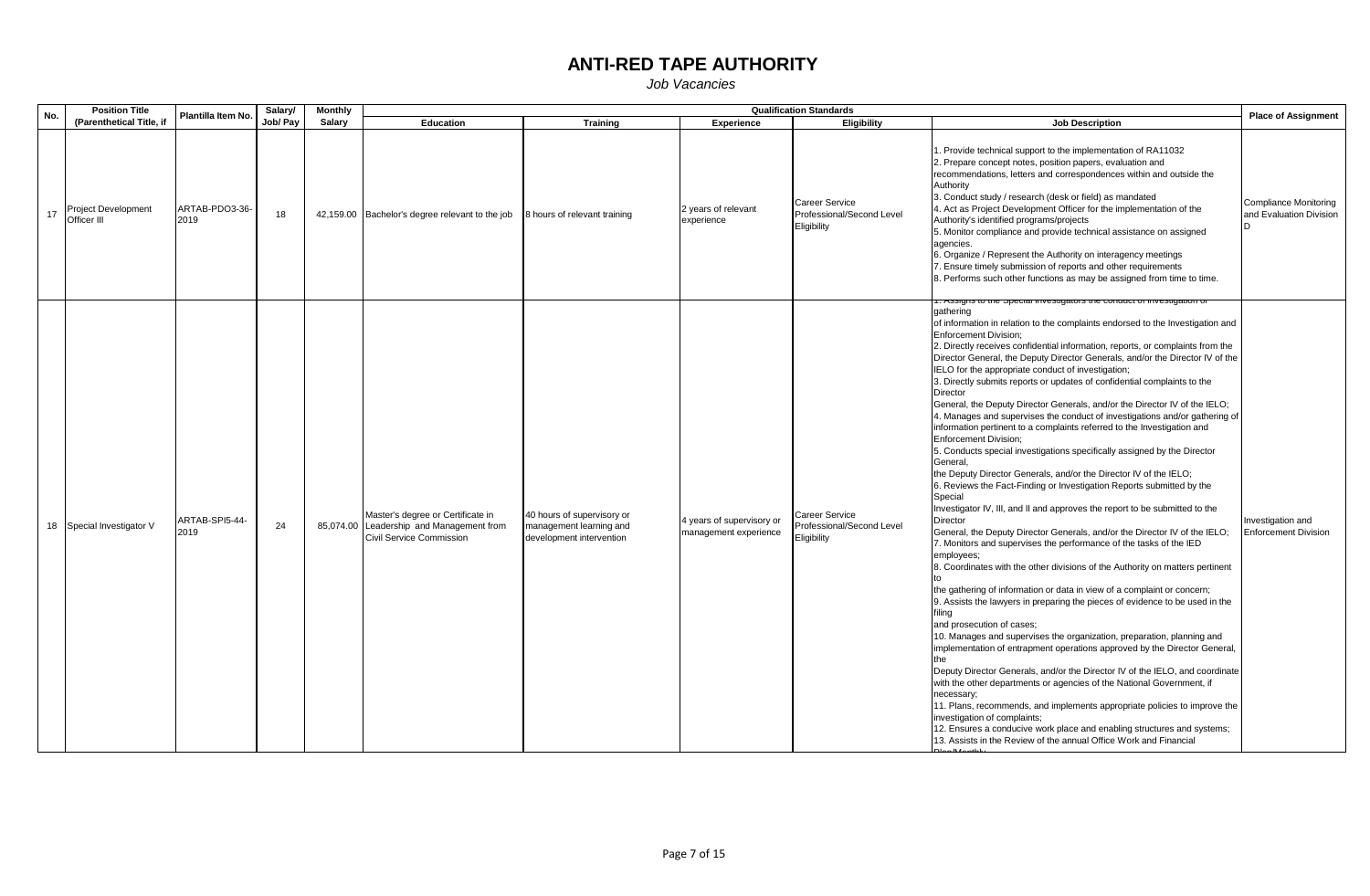| No. |                 | <b>Position Title</b>       | Plantilla Item No.     | Salary/  | <b>Monthly</b> |                                                 |                              |                                   | <b>Qualification Standards</b>                             |                                                                                                                                                                                                                                                                                                                                                                                                                                                                                                                                                                                                                                                                                                                                                                                                                                                                                                                                                                                                                                                                                                                                                                                                                                                                                                                                                                                                                                                           | <b>Place of Assignment</b>                       |
|-----|-----------------|-----------------------------|------------------------|----------|----------------|-------------------------------------------------|------------------------------|-----------------------------------|------------------------------------------------------------|-----------------------------------------------------------------------------------------------------------------------------------------------------------------------------------------------------------------------------------------------------------------------------------------------------------------------------------------------------------------------------------------------------------------------------------------------------------------------------------------------------------------------------------------------------------------------------------------------------------------------------------------------------------------------------------------------------------------------------------------------------------------------------------------------------------------------------------------------------------------------------------------------------------------------------------------------------------------------------------------------------------------------------------------------------------------------------------------------------------------------------------------------------------------------------------------------------------------------------------------------------------------------------------------------------------------------------------------------------------------------------------------------------------------------------------------------------------|--------------------------------------------------|
|     |                 | (Parenthetical Title, if    |                        | Job/ Pay | Salary         | Education                                       | <b>Training</b>              | <b>Experience</b>                 | Eligibility                                                | <b>Job Description</b>                                                                                                                                                                                                                                                                                                                                                                                                                                                                                                                                                                                                                                                                                                                                                                                                                                                                                                                                                                                                                                                                                                                                                                                                                                                                                                                                                                                                                                    |                                                  |
|     |                 | 19 Special Investigator III | ARTAB-SPI3-42-<br>2019 | 18       |                | 42,159.00 Bachelor's degree relevant to the job | 8 hours of relevant training | 2 years of relevant<br>experience | Career Service<br>Professional/Second Level<br>Eligibility | 1. Conducts investigation or gathering of information pertinent<br>to complaints referred to the Investigation and Enforcement<br>Division as may be assigned by the Special Investigator V and<br>2. Prepares/Proofreads Fact-Finding Investigation Reports;<br>3. Submits to the Special Investigator V and IV the pieces of<br>evidence gathered in view of an investigation together with the<br>corresponding Investigation Report;<br>4. Participates in the planning of appropriate policies to improve<br>the investigation of complaints;<br>5. Assists in the preparation of the annual Work and Financial<br>Plan/Monthly Disbursement Plan, Program Management<br>Information System of the Investigation and Enforcement<br>Division;<br>6. Assists in the Preparation of the Annual Procurement Plan of<br>the Investigation and Enforcement Division:<br>9. Attends inter-agency meetings when required by the Special<br>Investigator V and IV;<br>10. Implements Investigation and Enforcement Division<br>Activities and Programs;<br>11. Monitors the results and status of Investigation<br>Enforcement, and Litigation Office Activities and Deliverables;<br>12. Assists complainants/witnesses/assets in attending<br>hearings and/or meetings;<br>13. Performs all other functions as may be directed by the<br>Director General, Deputy Director Generals, Director IV of<br>IELO, and Special Investigator V from time to time. | Investigation and<br><b>Enforcement Division</b> |
|     | 20 Attorney III |                             | ARTAB-ATY3-44-<br>2019 | 21       |                | 59,353.00 Bachelor of Laws                      | 4 hours of relevant training | 1 year of relevant<br>experience  | RA 1080                                                    | 1. Conducts fact-finding/Clarificatory Hearing of complaints against<br>erring government employees and/or officials for the violation of RA<br>11032;<br>2. Prepares/Reviews Fact-Finding Investigation/Clarificatory Hearing<br>Reports;<br>3. Prepares/Reviews formal charge/resolution or orders for the<br>dismissal of the complaint;<br>4. Evaluates and recommends appropriate action on complaint against<br>erring government employees and/or officials;<br>5. Prepares pleadings, motion, formal offer of exhibit and position<br>papers for cases filed with appropriate tribunals;<br>6. Plans, recommends and implements appropriate policies to improve<br>the investigation, prosecution and disposition of complaints and<br>administrative cases:<br>7. Assists in the preparation and/or review of the annual Investigation<br>Division Work and Financial Plan/Monthly Disbursement Plan, Program<br>Management Information System;<br>8. Assists in the preparation the Annual Procurement Plan of the<br>Investigation Division;<br>9. Meets with Stakeholders and attend inter-agency meeting when<br>required;<br>10. Implements Investigation Division Activities and Programs; and<br>11. Perfoms such tasks as may be required by the Attorney VI,<br>Director and/or ARTA Management.                                                                                                                                        | <b>Litigation Division</b>                       |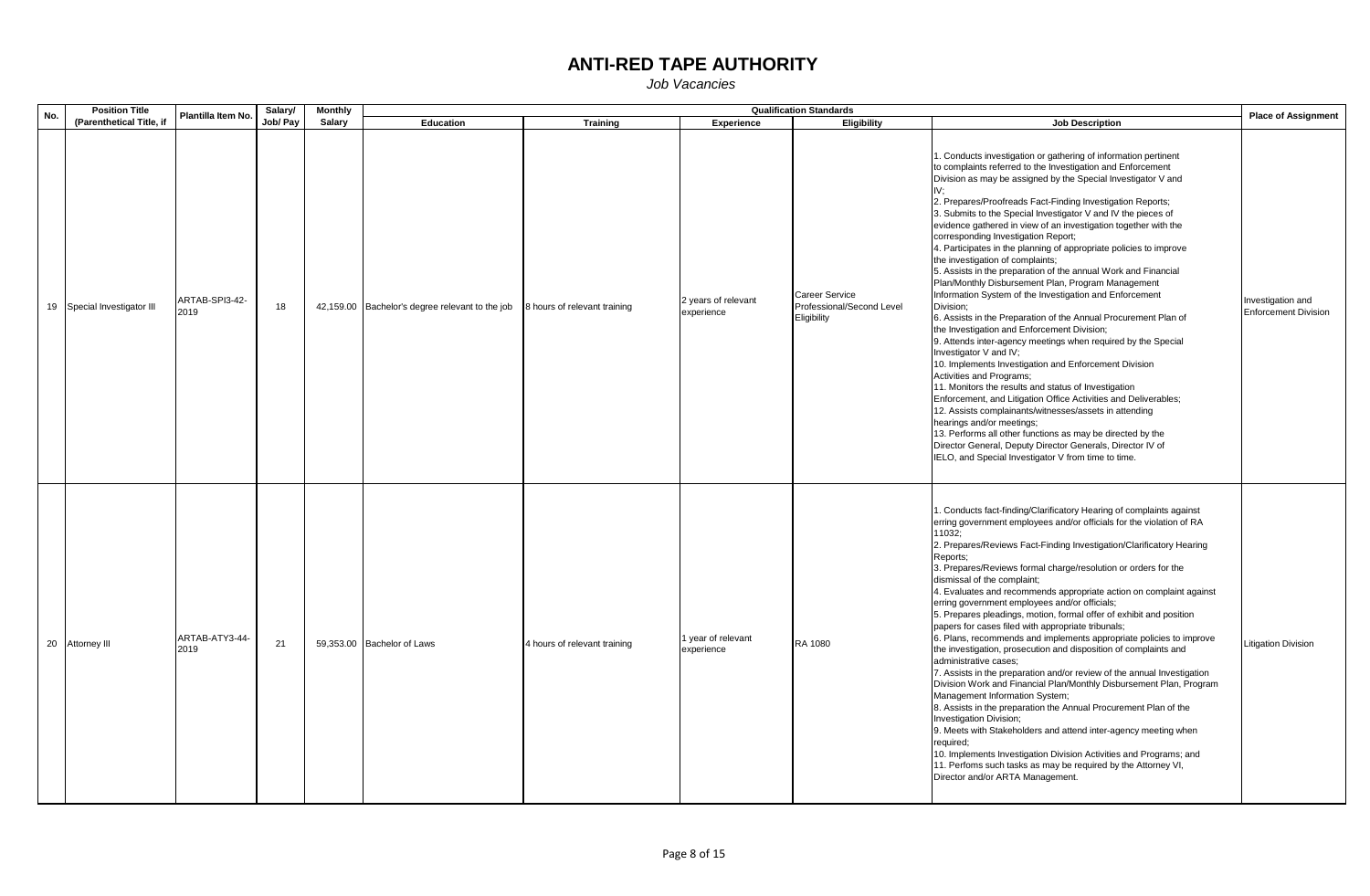| No. | <b>Position Title</b>    | Plantilla Item No.     | Salary/  | <b>Monthly</b> |                            |                              |                                  | <b>Qualification Standards</b> |                                                                                                                                                                                                                                                                                                                                                                                                                                                                                                                                                                                                                                                                                                                                                                                                                                                                                                                                                                                                                                                                                                                                                                                                                                                                                                                    | <b>Place of Assignment</b> |
|-----|--------------------------|------------------------|----------|----------------|----------------------------|------------------------------|----------------------------------|--------------------------------|--------------------------------------------------------------------------------------------------------------------------------------------------------------------------------------------------------------------------------------------------------------------------------------------------------------------------------------------------------------------------------------------------------------------------------------------------------------------------------------------------------------------------------------------------------------------------------------------------------------------------------------------------------------------------------------------------------------------------------------------------------------------------------------------------------------------------------------------------------------------------------------------------------------------------------------------------------------------------------------------------------------------------------------------------------------------------------------------------------------------------------------------------------------------------------------------------------------------------------------------------------------------------------------------------------------------|----------------------------|
|     | (Parenthetical Title, if |                        | Job/ Pay | Salary         | Education                  | <b>Training</b>              | <b>Experience</b>                | <b>Eligibility</b>             | <b>Job Description</b>                                                                                                                                                                                                                                                                                                                                                                                                                                                                                                                                                                                                                                                                                                                                                                                                                                                                                                                                                                                                                                                                                                                                                                                                                                                                                             |                            |
|     | 21 Attorney III          | ARTAB-ATY3-45-<br>2019 | 21       |                | 59.353.00 Bachelor of Laws | 4 hours of relevant training | 1 year of relevant<br>experience | RA 1080                        | 1. Conducts fact-finding/Clarificatory Hearing of complaints against<br>erring government employees and/or officials for the violation of RA<br>11032:<br>2. Prepares/Reviews Fact-Finding Investigation/Clarificatory Hearing<br>Reports:<br>3. Prepares/Reviews formal charge/resolution or orders for the<br>dismissal of the complaint;<br>4. Evaluates and recommends appropriate action on complaint against<br>erring government employees and/or officials;<br>5. Prepares pleadings, motion, formal offer of exhibit and position<br>papers for cases filed with appropriate tribunals;<br>6. Plans, recommends and implements appropriate policies to improve<br>the investigation, prosecution and disposition of complaints and<br>administrative cases:<br>7. Assists in the preparation and/or review of the annual Investigation<br>Division Work and Financial Plan/Monthly Disbursement Plan, Program<br>Management Information System;<br>8. Assists in the preparation the Annual Procurement Plan of the<br>Investigation Division;<br>9. Meets with Stakeholders and attend inter-agency meeting when<br>required:<br>10. Implements Investigation Division Activities and Programs; and<br>11. Perfoms such tasks as may be required by the Attorney VI,<br>Director and/or ARTA Management. | <b>Litigation Division</b> |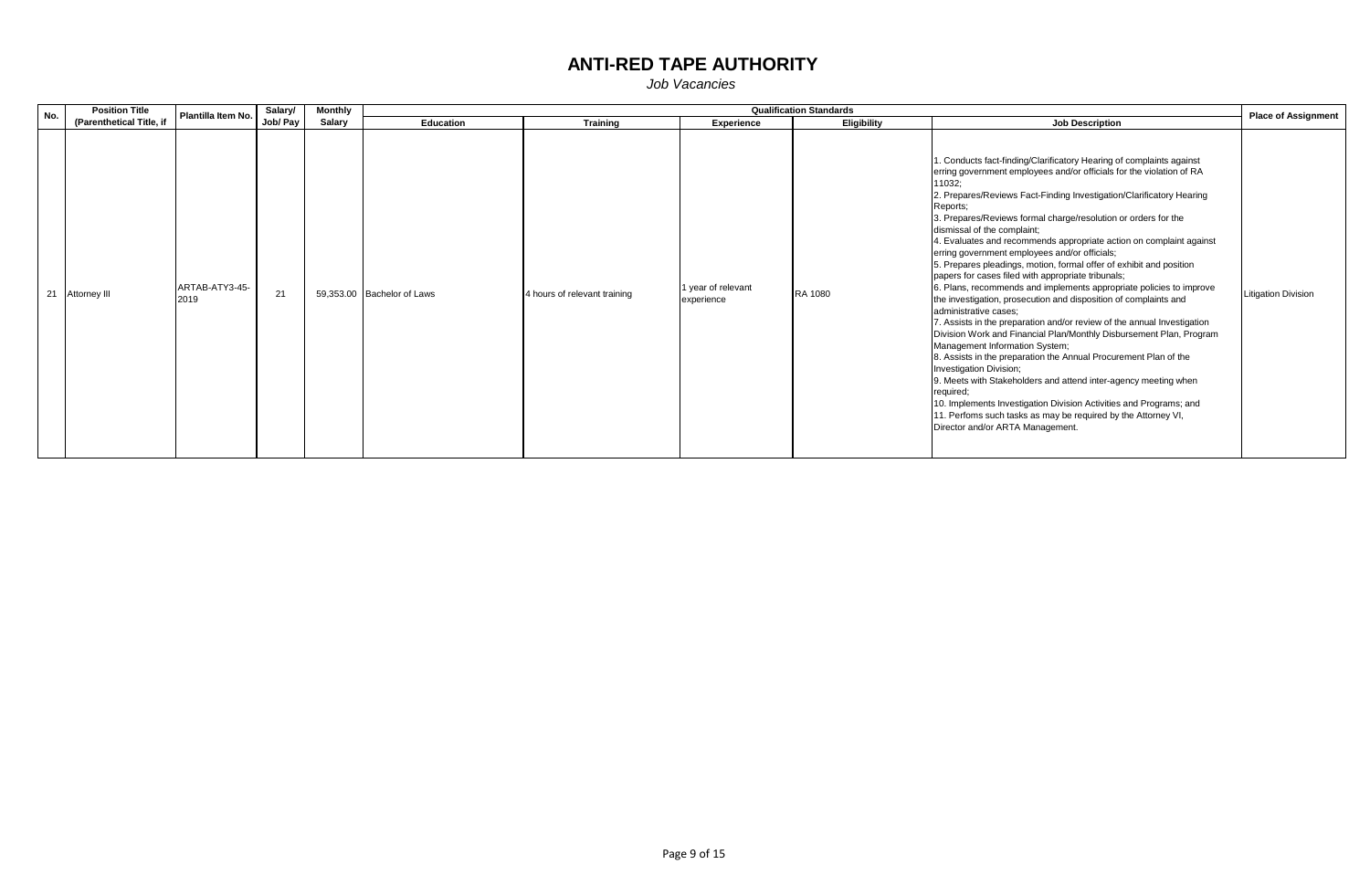| No. | <b>Position Title</b>    | Plantilla Item No.     | Salary/         | Monthly |                                                                                                     |                                                                                                                           |               | <b>Qualification Standards</b>                             |                                                                                                                                                                                                                                                                                                                                                                                                                                                                                                                                                                                                                                                                                                                                                                                                                                                                                                                                                                                                                                                                                                                                                                                                                                                                                                                                                                                                                                                                                                                                                                                                                                                                                                                                                                                                                                                                                             | <b>Place of Assignment</b> |
|-----|--------------------------|------------------------|-----------------|---------|-----------------------------------------------------------------------------------------------------|---------------------------------------------------------------------------------------------------------------------------|---------------|------------------------------------------------------------|---------------------------------------------------------------------------------------------------------------------------------------------------------------------------------------------------------------------------------------------------------------------------------------------------------------------------------------------------------------------------------------------------------------------------------------------------------------------------------------------------------------------------------------------------------------------------------------------------------------------------------------------------------------------------------------------------------------------------------------------------------------------------------------------------------------------------------------------------------------------------------------------------------------------------------------------------------------------------------------------------------------------------------------------------------------------------------------------------------------------------------------------------------------------------------------------------------------------------------------------------------------------------------------------------------------------------------------------------------------------------------------------------------------------------------------------------------------------------------------------------------------------------------------------------------------------------------------------------------------------------------------------------------------------------------------------------------------------------------------------------------------------------------------------------------------------------------------------------------------------------------------------|----------------------------|
|     | (Parenthetical Title, if |                        | Job/ Pay        | Salary  | Education                                                                                           | Training                                                                                                                  | Experience    | <b>Eligibility</b>                                         | <b>Job Description</b>                                                                                                                                                                                                                                                                                                                                                                                                                                                                                                                                                                                                                                                                                                                                                                                                                                                                                                                                                                                                                                                                                                                                                                                                                                                                                                                                                                                                                                                                                                                                                                                                                                                                                                                                                                                                                                                                      |                            |
|     | 22 Legal Assistant II    | ARTAB-LEA2-39-<br>2019 | 12 <sup>2</sup> |         | BS Legal Management, AB Paralegal<br>24,495.00 Studies, Law, Political Science or<br>allied courses | 4 hours of training relevant to legal<br>work, such as legal ethics, legal<br>research and writing, or legal<br>procedure | None required | Career Service<br>Professional/Second Level<br>Eligibility | 1. Researches/Drafts appropriate papers or documents as may be<br>directed by the lawyers, such as, but not limited to the following:<br>a. Fact-Finding Reports/ Minutes of Clarificatory Hearings;<br>b. Resolutions;<br>c. Indorsements:<br>2. Assists in the conduct of fact-finding/Clarificatory Hearing of<br>complaints:<br>- Memo for creation of fact finding/ Clarificatory Hearing;<br>3. Drafts summons/notices to the parties for the fact-finding/Clarificatory<br>Hearing:<br>4. Prepares/Proofreads formal charge/resolution or orders for the<br>dismissal of the complaint;<br>5. Prepares/proofreads summons/notices to the parties for the factfinding/<br><b>Clarificatory Hearing</b><br>6. Assists the lawyers in the preparation and drafting of pleadings,<br>motions, and other papers or documents to be submitted in view of the<br>filing of a case (Hearing brief, motions, formal offer of exhibits);<br>7. Assists in the preparation of the annual Work and Financial<br>Plan/Monthly Disbursement Plan, Program Management Information<br>System of the Litigation Division;<br>8. Assists in the Preparation of the Annual Procurement Plan of the<br>Litigation Division;<br>9. Meets with stakeholders, both from the private and public sector, and<br>attends inter-agency meetings when required;<br>10. Participates in the implementation of the Litigation Division Activities<br>and Programs;<br>11. Monitors and updates the lawyers of the status of complaints and<br>cases:<br>12. Handles client inquiries received by IELO;<br>13. Prepares and monitors the calendar of Clarificatory Hearings and<br>and/or meetings as well as deadlines of the lawyers.<br>14. Performs all other functions as may be directed by the Director<br>General, Deputy Director Generals, Director IV of IELO, and lawyers of<br>IELO from time to time. | <b>Litigation Division</b> |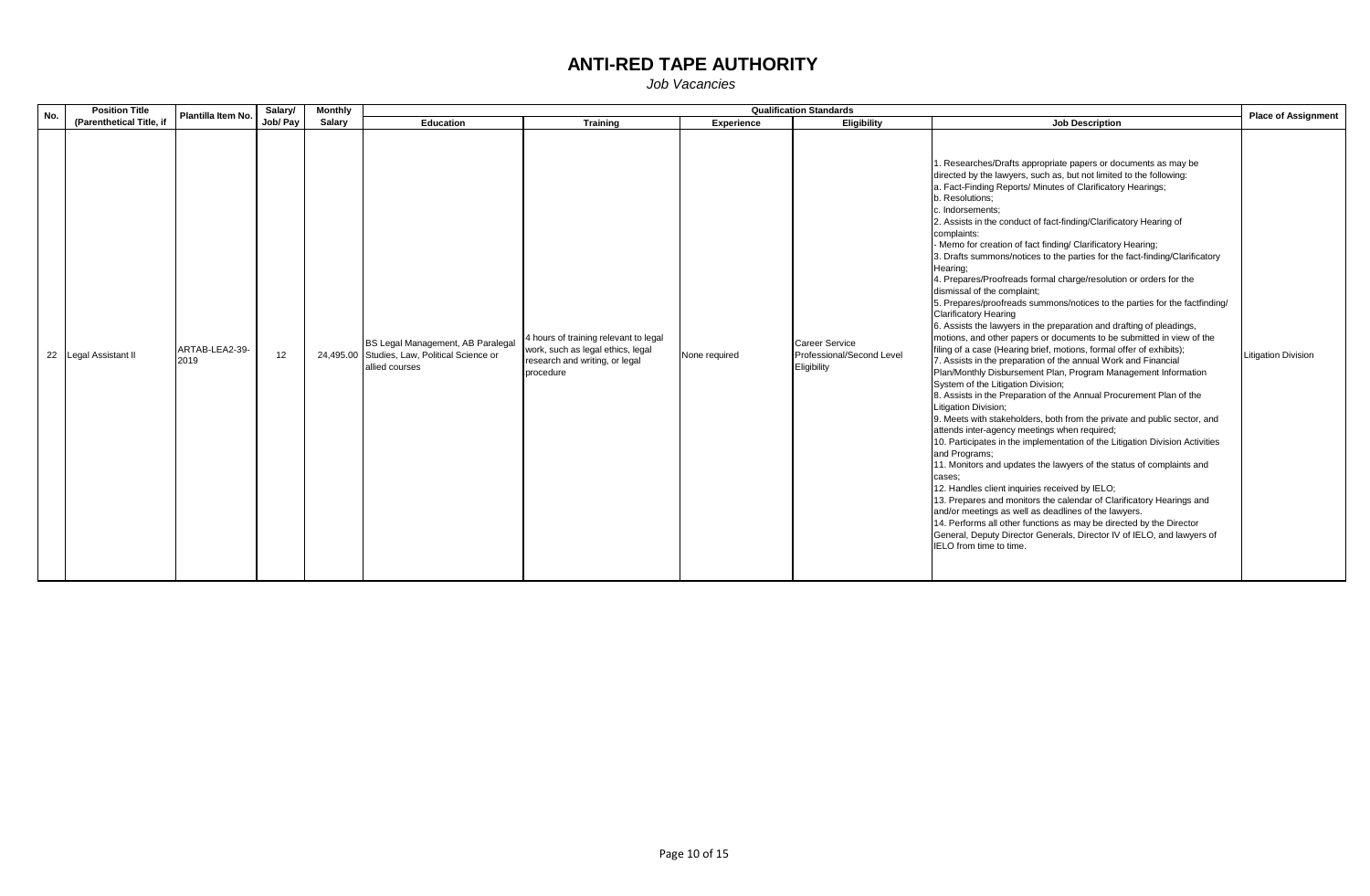| No. | <b>Position Title</b>    | Plantilla Item No.     | Salary/  | <b>Monthly</b> |                            |                              |                                  | <b>Qualification Standards</b> |                                                                                                                                                                                                                                                                                                                                                                                                                                                                                                                                                                                                                                                                                                                                                                                                                                                                                                                                                                                                                                                                                                                                                                                                                                                                                                                                                                                                                                                                                                                                                                                                                                                                                                                                                                                                                                                                                                                                                                    | <b>Place of Assignment</b> |
|-----|--------------------------|------------------------|----------|----------------|----------------------------|------------------------------|----------------------------------|--------------------------------|--------------------------------------------------------------------------------------------------------------------------------------------------------------------------------------------------------------------------------------------------------------------------------------------------------------------------------------------------------------------------------------------------------------------------------------------------------------------------------------------------------------------------------------------------------------------------------------------------------------------------------------------------------------------------------------------------------------------------------------------------------------------------------------------------------------------------------------------------------------------------------------------------------------------------------------------------------------------------------------------------------------------------------------------------------------------------------------------------------------------------------------------------------------------------------------------------------------------------------------------------------------------------------------------------------------------------------------------------------------------------------------------------------------------------------------------------------------------------------------------------------------------------------------------------------------------------------------------------------------------------------------------------------------------------------------------------------------------------------------------------------------------------------------------------------------------------------------------------------------------------------------------------------------------------------------------------------------------|----------------------------|
|     | (Parenthetical Title, if |                        | Job/ Pay | Salary         | Education                  | <b>Training</b>              | Experience                       | Eligibility                    | <b>Job Description</b>                                                                                                                                                                                                                                                                                                                                                                                                                                                                                                                                                                                                                                                                                                                                                                                                                                                                                                                                                                                                                                                                                                                                                                                                                                                                                                                                                                                                                                                                                                                                                                                                                                                                                                                                                                                                                                                                                                                                             |                            |
|     | 23 Attorney III          | ARTAB-ATY3-42-<br>2019 | 21       |                | 59,353.00 Bachelor of Laws | 4 hours of relevant training | 1 year of relevant<br>experience | RA 1080                        | 1. Provide assistance to the Head of Office and/or Director on the review of<br>existing laws, issuances, studies, and other legal matters affecting<br>interpretations and administration of laws relative to doing business and<br>requlatory reforms;<br>2. Provide assistance to the Attorney VI in conceptualizing the division's<br>plans and programs, ensuring optimal allocation of resources, and regular<br>monitoring of the existing projects and initiatives.<br>3. Supervise the Legal Assistants in their respective deliverables and<br>timelines:<br>4. Provide legal assistance to other offices in ARTA;<br>5. Undertake research and analysis on economic, social, regulatory and<br>environmental settings and/or business and commercial environments that<br>relate to public policy, doing business and regulatory reforms;<br>6. Prepare reports and technical papers as may be required;<br>7. Prepare draft reply, referral, acknowledgement, closure, findings and<br>recommendations on cases and complaints filed before ARTA;<br>8. Prepare cases and draft pleadings for filing with the CSC, Ombudsman,<br>or other appropriate courts;<br>9. Preside over clarificatory hearings on cases and complaints filed before<br>ARTA:<br>10. Conduct legal studies in connection with cases or matters referred to or<br>being handled by the Office;<br>11. Assist in the preparation of Memorandum of Agreement (MOA) and<br>Memorandum of Understanding (MOU) and other similar accords with other<br>government agencies implementing executive and other administrative<br>issuances:<br>12. Secure and observe confidentiality on sensitive issues, information,<br>documents, and materials relative to the programs and projects, until<br>clearance is given for public use;<br>13. Participate and support office activities;<br>14. Perform other tasks assigned in pursuit of the project objectives from<br>time to time. | <b>Legal Division</b>      |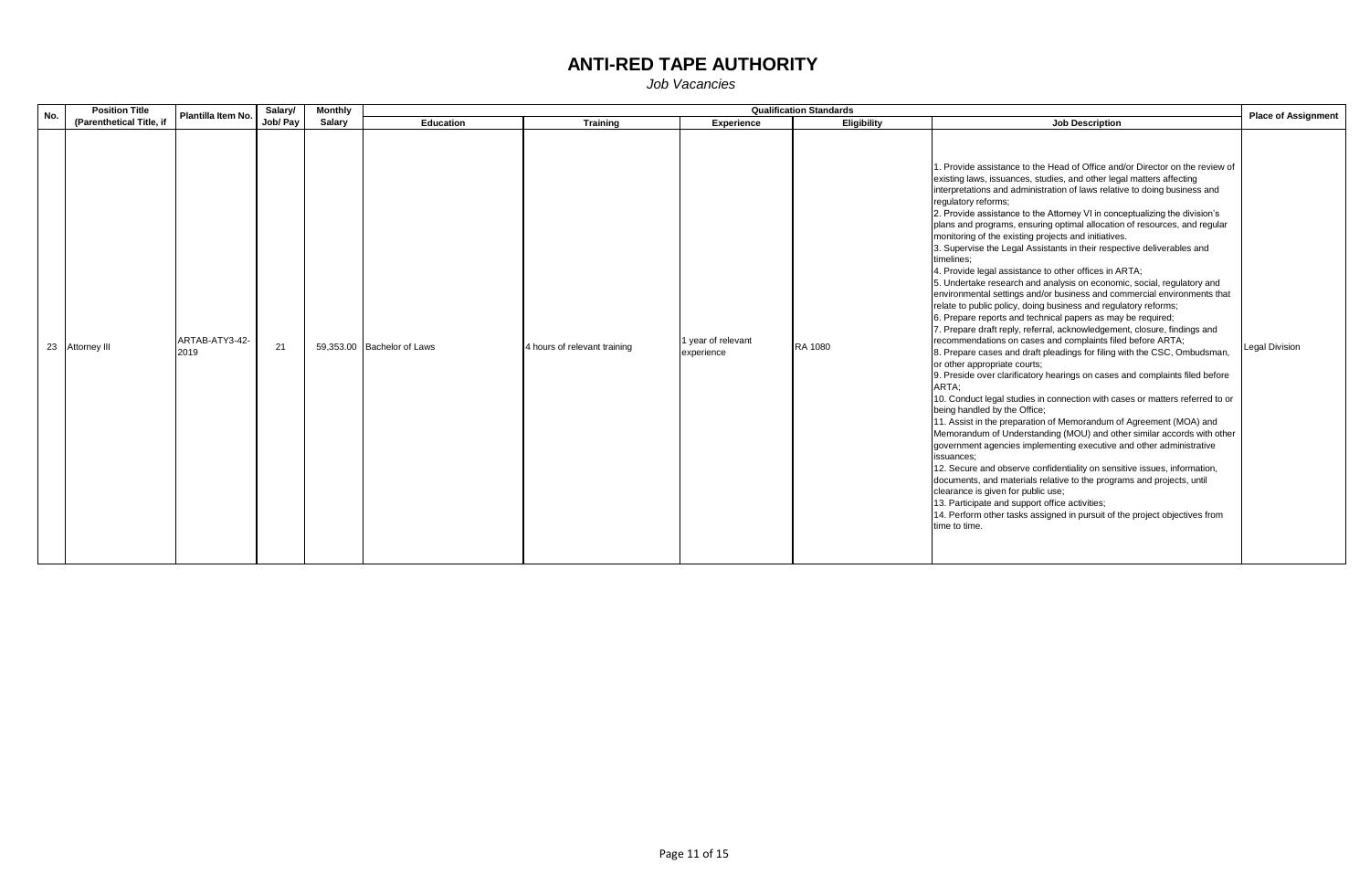| No. | <b>Position Title</b>    | Plantilla Item No. | Salary/  | <b>Monthly</b> |                            |                              |                                  | <b>Qualification Standards</b> |                                                                                                                                                                                                                                                                                                                                                                                                                                                                                                                                                                                                                                                                                                                                                                                                                                                                                                                                                                                                                                                                                                                                                                                                                                                                                                                                                                                                                                                                                                                                                                                                                                                                                                                                                                                                                                                                                                                                                                    | <b>Place of Assignment</b> |
|-----|--------------------------|--------------------|----------|----------------|----------------------------|------------------------------|----------------------------------|--------------------------------|--------------------------------------------------------------------------------------------------------------------------------------------------------------------------------------------------------------------------------------------------------------------------------------------------------------------------------------------------------------------------------------------------------------------------------------------------------------------------------------------------------------------------------------------------------------------------------------------------------------------------------------------------------------------------------------------------------------------------------------------------------------------------------------------------------------------------------------------------------------------------------------------------------------------------------------------------------------------------------------------------------------------------------------------------------------------------------------------------------------------------------------------------------------------------------------------------------------------------------------------------------------------------------------------------------------------------------------------------------------------------------------------------------------------------------------------------------------------------------------------------------------------------------------------------------------------------------------------------------------------------------------------------------------------------------------------------------------------------------------------------------------------------------------------------------------------------------------------------------------------------------------------------------------------------------------------------------------------|----------------------------|
|     | (Parenthetical Title, if |                    | Job/ Pay | Salary         | Education                  | <b>Training</b>              | Experience                       | Eligibility                    | <b>Job Description</b>                                                                                                                                                                                                                                                                                                                                                                                                                                                                                                                                                                                                                                                                                                                                                                                                                                                                                                                                                                                                                                                                                                                                                                                                                                                                                                                                                                                                                                                                                                                                                                                                                                                                                                                                                                                                                                                                                                                                             |                            |
|     | 24 Attorney III<br>2019  | ARTAB-ATY3-43-     | 21       |                | 59,353.00 Bachelor of Laws | 4 hours of relevant training | 1 year of relevant<br>experience | RA 1080                        | 1. Provide assistance to the Head of Office and/or Director on the review of<br>existing laws, issuances, studies, and other legal matters affecting<br>interpretations and administration of laws relative to doing business and<br>requlatory reforms;<br>2. Provide assistance to the Attorney VI in conceptualizing the division's<br>plans and programs, ensuring optimal allocation of resources, and regular<br>monitoring of the existing projects and initiatives.<br>3. Supervise the Legal Assistants in their respective deliverables and<br>timelines:<br>4. Provide legal assistance to other offices in ARTA;<br>5. Undertake research and analysis on economic, social, regulatory and<br>environmental settings and/or business and commercial environments that<br>relate to public policy, doing business and regulatory reforms;<br>6. Prepare reports and technical papers as may be required;<br>7. Prepare draft reply, referral, acknowledgement, closure, findings and<br>recommendations on cases and complaints filed before ARTA;<br>8. Prepare cases and draft pleadings for filing with the CSC, Ombudsman,<br>or other appropriate courts;<br>9. Preside over clarificatory hearings on cases and complaints filed before<br>ARTA:<br>10. Conduct legal studies in connection with cases or matters referred to or<br>being handled by the Office;<br>11. Assist in the preparation of Memorandum of Agreement (MOA) and<br>Memorandum of Understanding (MOU) and other similar accords with other<br>government agencies implementing executive and other administrative<br>issuances:<br>12. Secure and observe confidentiality on sensitive issues, information,<br>documents, and materials relative to the programs and projects, until<br>clearance is given for public use;<br>13. Participate and support office activities;<br>14. Perform other tasks assigned in pursuit of the project objectives from<br>time to time. | <b>Legal Division</b>      |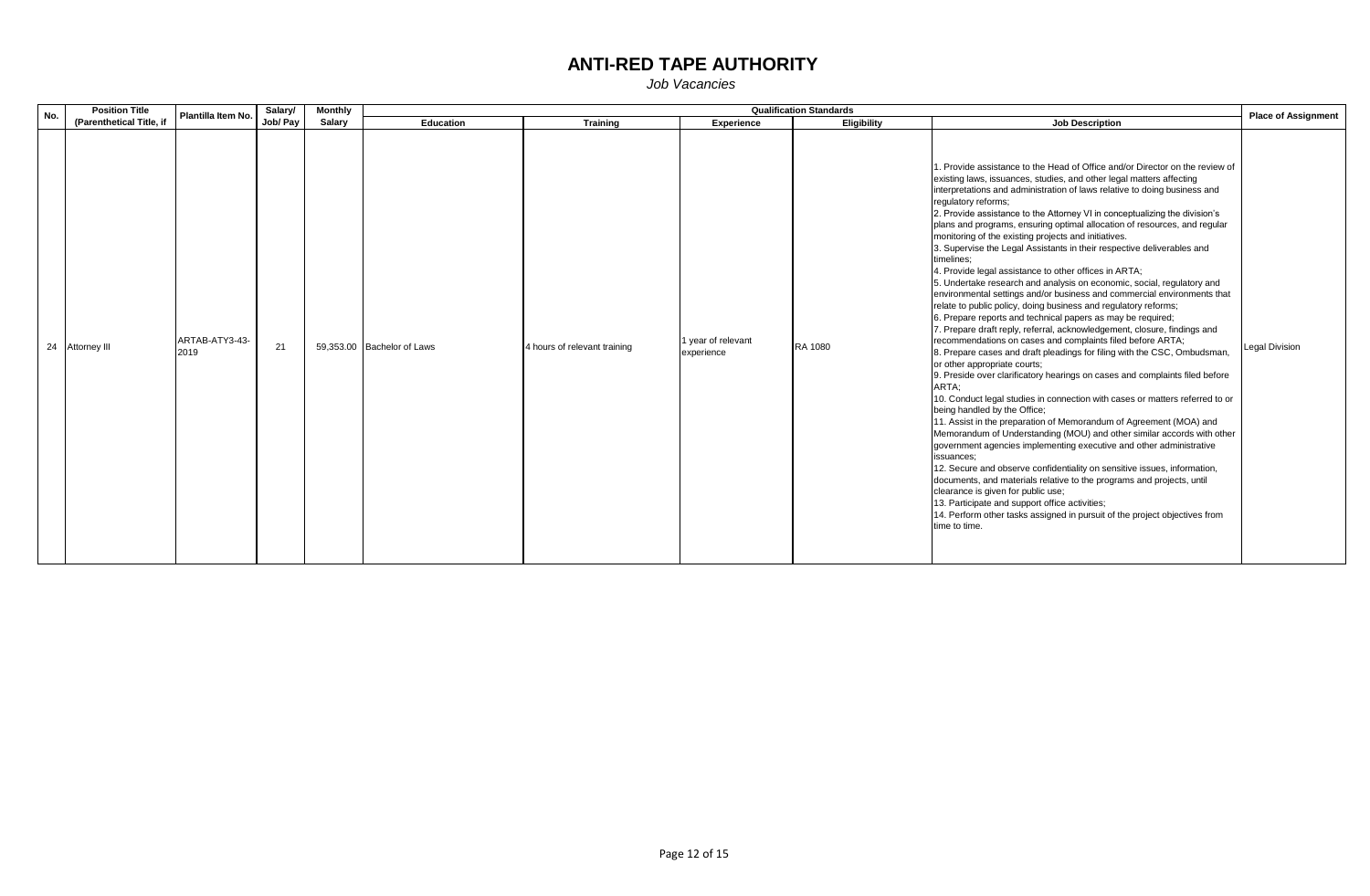| No. | <b>Position Title</b><br>(Parenthetical Title, if | Plantilla Item No.     | Salary/  | Monthly       | <b>Qualification Standards</b>                                                                                   |                                                                                   |                                                    |                                                            |                                                                                                                                                                                                                                                                                                                                                                                                                                                                                                                                                                                                                                                                                                                                                                                                                                                                                                                                                                                                                                                                                                                                                                                                                                                                                                                                                                                                                                                                                                                                                                                                                                                                                                                                                                                                                       | <b>Place of Assignment</b>           |
|-----|---------------------------------------------------|------------------------|----------|---------------|------------------------------------------------------------------------------------------------------------------|-----------------------------------------------------------------------------------|----------------------------------------------------|------------------------------------------------------------|-----------------------------------------------------------------------------------------------------------------------------------------------------------------------------------------------------------------------------------------------------------------------------------------------------------------------------------------------------------------------------------------------------------------------------------------------------------------------------------------------------------------------------------------------------------------------------------------------------------------------------------------------------------------------------------------------------------------------------------------------------------------------------------------------------------------------------------------------------------------------------------------------------------------------------------------------------------------------------------------------------------------------------------------------------------------------------------------------------------------------------------------------------------------------------------------------------------------------------------------------------------------------------------------------------------------------------------------------------------------------------------------------------------------------------------------------------------------------------------------------------------------------------------------------------------------------------------------------------------------------------------------------------------------------------------------------------------------------------------------------------------------------------------------------------------------------|--------------------------------------|
|     |                                                   |                        | Job/ Pay | <b>Salary</b> | Education                                                                                                        | <b>Training</b>                                                                   | <b>Experience</b>                                  | <b>Eligibility</b>                                         | <b>Job Description</b>                                                                                                                                                                                                                                                                                                                                                                                                                                                                                                                                                                                                                                                                                                                                                                                                                                                                                                                                                                                                                                                                                                                                                                                                                                                                                                                                                                                                                                                                                                                                                                                                                                                                                                                                                                                                |                                      |
| 25  | <b>Project Development</b><br>Officer V           | ARTAB-PDO5-37-<br>2019 | 24       |               | Master's degree or Certificate in<br>85,074.00 Leadership and Management from<br><b>Civil Service Commission</b> | 40 hours of supervisory or<br>management learning and<br>development intervention | 4 years of supervisory or<br>management experience | Career Service<br>Professional/Second Level<br>Eligibility | 1. Manages the PAD and ensure full operation in the appropriate and timely<br>conduct of complaints resolution.<br>2. Anticipate possible issues and concerns that may be encountered by the<br>division and develop action plans.<br>3. Regularly conduct evaluation and assessment of the operations within the<br>PAD and develop improved process and procedures in the resolution or<br>disposition of complaints.<br>4. Lead the creation and development of new technology, process, and<br>procedures related to the mandates of the Authority under Republic Act No.<br>11032 using personal knowledge and work-related experiences within the<br>PAD.<br>5. Coordinate with other divisions and government agencies as necessary in<br>the development and improvement of complaints process.<br>6. Conceptualize and spearhead activities in promotion of the division's<br>activities and reviews the division's proposals and concept notes<br>7. Review and make necessary revisions on the division's proposals and<br>concept notes<br>8. Liaise within the Legal Division, providing relevant documentation to<br>enable smooth and appropriate complaint investigation<br>9. Analyse and identify complaints trends, generate reports, and recommend<br>policies or revisions whenever applicable<br>10. Propose to the Director processes and procedures in complaints<br>handling that will help reduce processing time in the resolution of complaints.<br>11. Ensure compliance to the Data Privacy Act in managing records related<br>to complaints.<br>12. Assist in undertaking research activities as required by the division's<br>projects, programs, and activities.<br>13. Perform other work that may be assigned from time to time under the<br>direction of the Division's Director. | <b>Public Assistance</b><br>Division |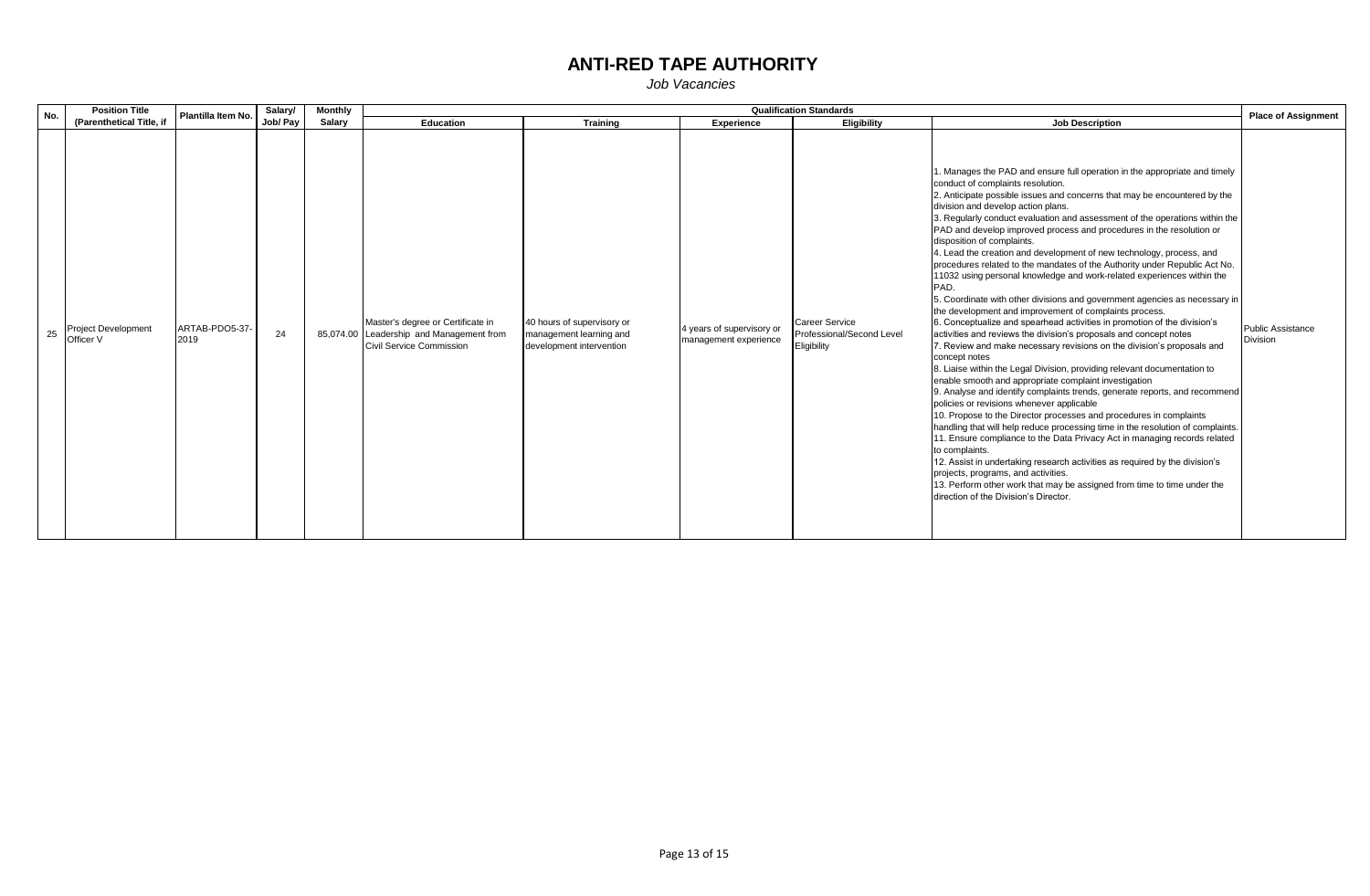| No. | <b>Position Title</b>                    | <b>Qualification Standards</b><br>Salary/<br><b>Monthly</b><br>Plantilla Item No. |          |        |                                                 |                              |                                  |                                                                   | <b>Place of Assignment</b>                                                                                                                                                                                                                                                                                                                                                                                                                                                                                                                                                                                                                                                                                                                                                                                                                                                                                                                                                                                                                                                                                                                                                                                                                                                                                                                                                                                                                                                                                                                                                                                                                                                                                                                                                      |                                             |
|-----|------------------------------------------|-----------------------------------------------------------------------------------|----------|--------|-------------------------------------------------|------------------------------|----------------------------------|-------------------------------------------------------------------|---------------------------------------------------------------------------------------------------------------------------------------------------------------------------------------------------------------------------------------------------------------------------------------------------------------------------------------------------------------------------------------------------------------------------------------------------------------------------------------------------------------------------------------------------------------------------------------------------------------------------------------------------------------------------------------------------------------------------------------------------------------------------------------------------------------------------------------------------------------------------------------------------------------------------------------------------------------------------------------------------------------------------------------------------------------------------------------------------------------------------------------------------------------------------------------------------------------------------------------------------------------------------------------------------------------------------------------------------------------------------------------------------------------------------------------------------------------------------------------------------------------------------------------------------------------------------------------------------------------------------------------------------------------------------------------------------------------------------------------------------------------------------------|---------------------------------------------|
|     | (Parenthetical Title, if                 |                                                                                   | Job/ Pay | Salary | Education                                       | <b>Training</b>              | <b>Experience</b>                | Eligibility                                                       | <b>Job Description</b>                                                                                                                                                                                                                                                                                                                                                                                                                                                                                                                                                                                                                                                                                                                                                                                                                                                                                                                                                                                                                                                                                                                                                                                                                                                                                                                                                                                                                                                                                                                                                                                                                                                                                                                                                          |                                             |
| 26  | <b>Project Development</b><br>Officer II | ARTAB-PDO2-21-<br>2019                                                            | 15       |        | 32,053.00 Bachelor's degree relevant to the job | 4 hours of relevant training | 1 year of relevant<br>experience | <b>Career Service</b><br>Professional/Second Level<br>Eligibility | 1. Receive, evaluate, review, analyse, and monitor the complaints from the<br>time of receipt until resolution or disposition.<br>2. Identify and recommend appropriate resolutions of complaints according<br>to standard procedures.<br>3. Ensure efficient, timely, and appropriate action is applied to complaints.<br>4. Communicate clearly and set proper expectations with complainants to<br>arrive at appropriate resolution of their complaints.<br>5. Communicate with other government agencies through available<br>communication channels to ensure timely resolution of the complaints.<br>6. Ensure quality output by carefully reviewing all outgoing communication in<br>all forms prior to sending.<br>7. Coordinate closely with Legal and other divisions within ARTA as<br>necessary for the purpose of applying appropriate action on complaints.<br>8. Ensure that all actions taken on the complaints are accurately and timely<br>recorded/logged in the complaints database, including logs on the physical<br>9. Contribute to the development of process and procedures in complaints<br>handling that will help reduce processing time in the resolution of complaints.<br>10. Ensure compliance to the Data Privacy Act in managing records related<br>to complaints.<br>11. Contribute to the creation and development of new technology, process,<br>and procedures related to the mandates of the Authority under Republic Act<br>No. 11032 using personal knowledge and work-related experiences.<br>12. Assist in undertaking research activities as required by the division's<br>projects, programs, and activities.<br>13. Perform other work that may be assigned from time to time under the<br>direction of the Division's Director. | <b>Public Assistance</b><br><b>Division</b> |